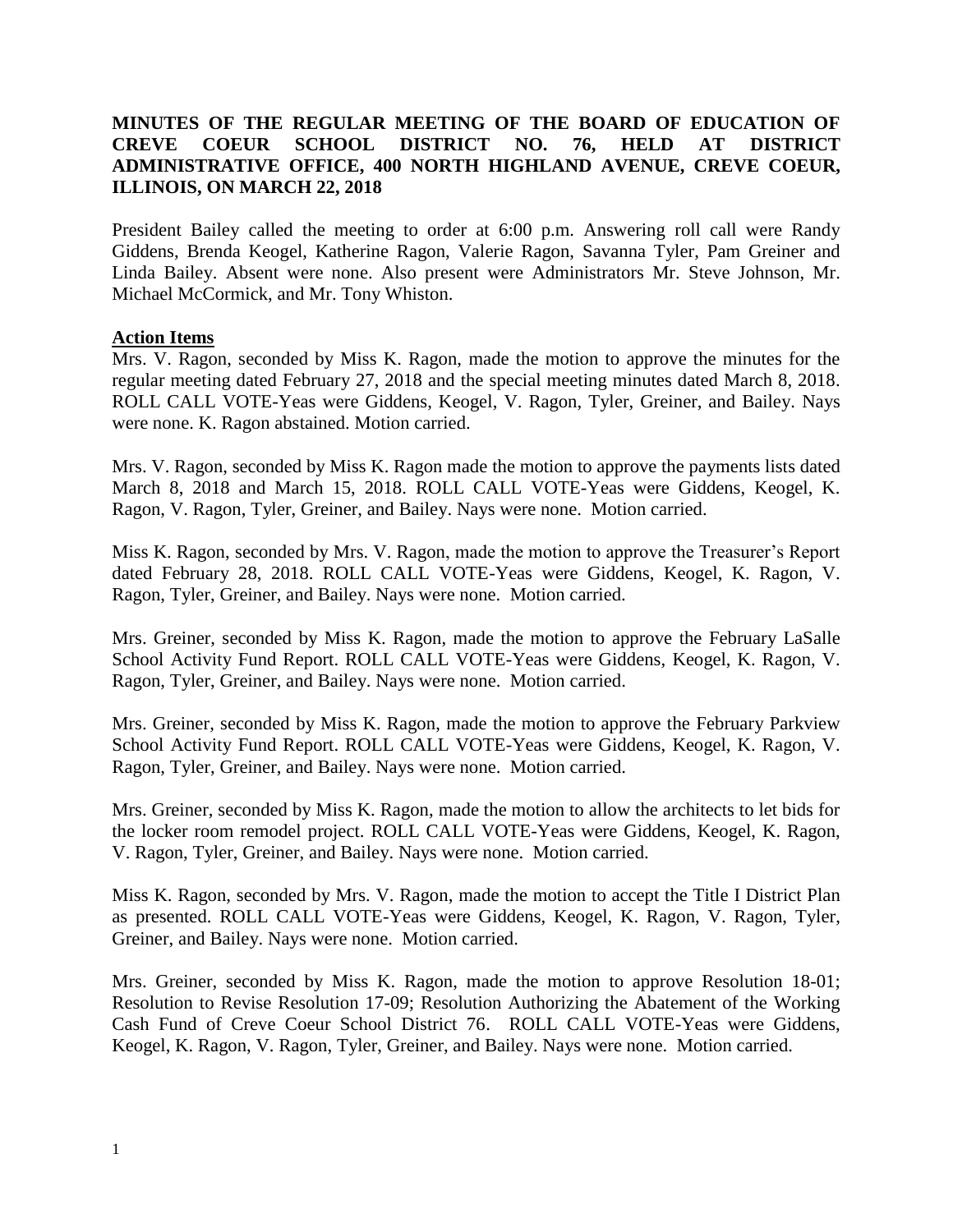Mr. Giddens, seconded by Miss K. Ragon, made the motion to approve the second reading and adoption of Policies 4:180: Epidemic Preparedness. ROLL CALL VOTE-Yeas were Giddens, Keogel, K. Ragon, V. Ragon, Tyler, Greiner, and Bailey. Nays were none. Motion carried.

Mr. Giddens, seconded by Miss K. Ragon, made the motion to approve Administrative Procedures 4:180-AP1; School Action Steps for Epidemic Influenza and 4:180-AP2; Epidemic Influenza Surveillance and Reporting. ROLL CALL VOTE-Yeas were Giddens, Keogel, K. Ragon, V. Ragon, Tyler, Greiner, and Bailey. Nays were none. Motion carried.

### **Information Items**

President Bailey updated the Board of upcoming events. The next regular board meeting is April 10<sup>th</sup>, Staff Retirement Luncheon is Wednesday, May 30<sup>th</sup> at 12:30 p.m. at the Fifth Quarter, and  $8<sup>th</sup>$  grade graduation is May 24<sup>th</sup> at 6:30 p.m.

Mr. Whiston informed the Board that he received a thank you card from Chief King thanking the District for the DARE donation, updated the Board on the Tentative Summer School Program, and informed the Board that Donna McCaw had met with teaching staff.

Mr. McCormick updated the Board regarding Kindergarten screenings, visit to Monroe School, PARCC testing,  $4<sup>th</sup>$  grade endangered animal exhibit, and the Easter egg hunt and parties.

The Board discussed the kindergarten screenings and was in consensus to allow kindergarten screening the last 2 days of school. Current kindergarten parents/guardians will be notified that the year will end two (2) days sooner than noted on the school calendar. Teachers will have "Fun Day" for kindergarteners and have a graduation event on their last day.

Mr. Johnson updated the Board regarding PARCC testing, summer school, ELA resource, locker room remodel, good behavior trip, The NED show and bullying prevention assembly, and Student Appreciation Day.

The Board discussed school safety at Parkview, safety drills and a possible resource officer position.

Mrs. V. Ragon is going to schedule a Parent Teacher Advisory Committee meeting soon to go over the Student Handbook for next year.

### **Closed Session**

Mrs. V. Ragon, seconded by Miss K. Ragon, made the motion to enter into executive session for Appointment, Employment, Compensation, Discipline, Performance, or Dismissal of Specific Employee(s) of the Public Body, Student Matters, Collective Bargaining Matters between the Public Body and the Exclusive Representatives of its Employees and Review of Executive Session Minutes from the regular meeting held February 27, 2018 at 7:47 p.m. ROLL CALL VOTE-Yeas were Giddens, Tyler, Greiner, and Bailey Nays were none. Motion carried.

# (WHEREUPON THE BOARD ENTERED INTO EXECUTIVE SESSION AT 7:47 P.M.)